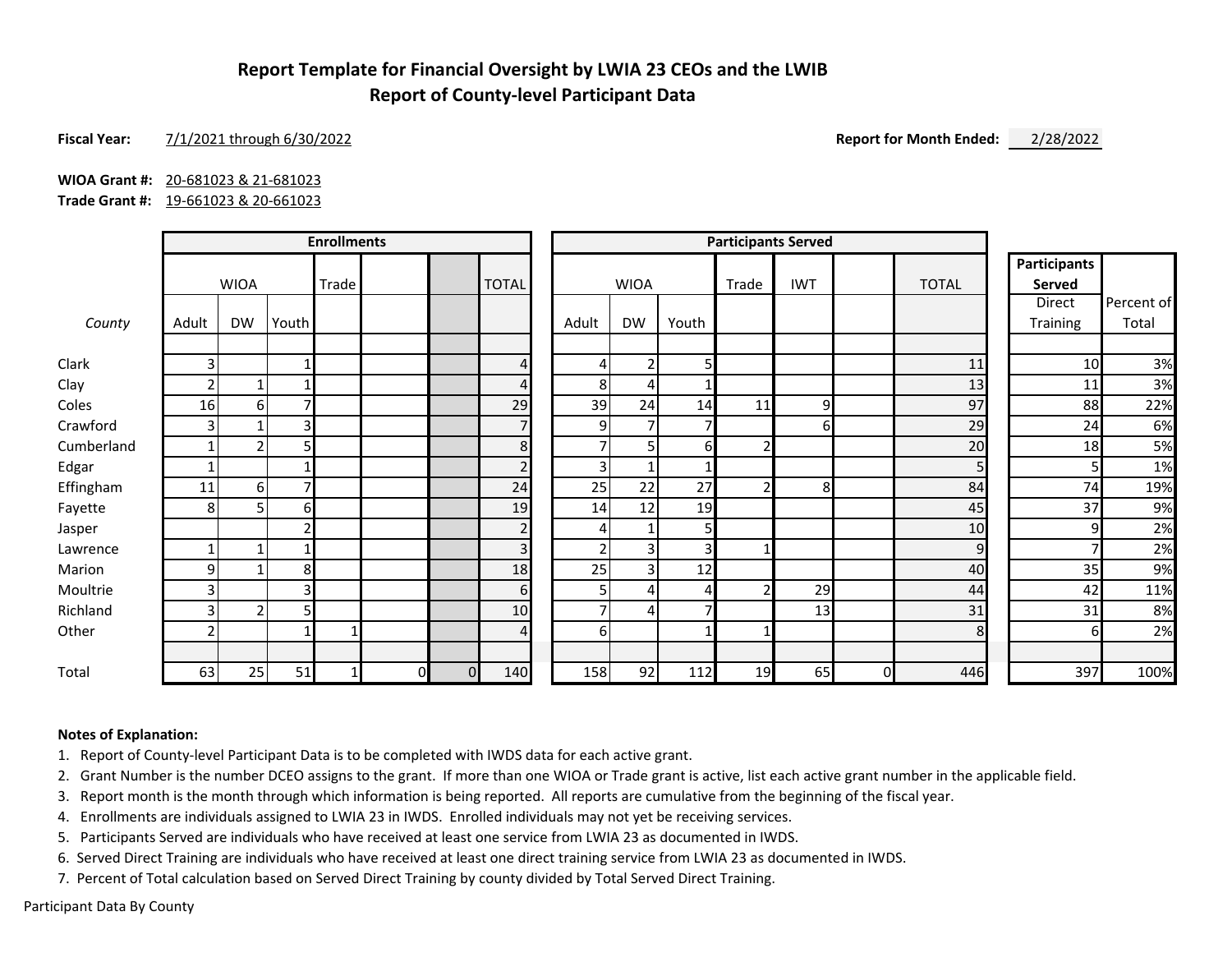# **LWIA 23 CEO and LWIB Financial Oversight Report of County-level Participant Direct Training Expenditures**

**Fiscal Year:** 07/01/2021 through 06/30/2022 **Report for Month Ended:** 2/28/2022

|            |               |               |                                      |               | 19-661023/        | $20 - 681023/$  |          |                        |            |
|------------|---------------|---------------|--------------------------------------|---------------|-------------------|-----------------|----------|------------------------|------------|
|            |               |               | WIOA Formula - 20-681023 / 21-681023 | 20-661023     | 21-681023         |                 |          |                        |            |
|            |               |               |                                      |               |                   | Incumbent       |          |                        |            |
|            |               |               | Youth In                             | Youth Out of  |                   | Worker          |          |                        | Percent of |
| County     | Adult         | <b>DW</b>     | School                               | School        | Trade             | <b>Training</b> |          | <b>Total By County</b> | Total      |
| Clark      | 12,912        | 1,088         | 6,909                                | 5,722         |                   |                 | \$       | 26,632                 | 3%         |
| Clay       | 30,930        | 21,678        |                                      | 3,806         |                   |                 | \$       | 56,413                 | 6%         |
| Coles      | 55,519        | 41,143        | 15,392                               | 28,033        | 20,785            | 10,255          | \$       | 171,127                | 18%        |
| Crawford   | 41,407        | 36,490        | 24,046                               | 4,242         |                   |                 | \$       | 106,184                | 11%        |
| Cumberland | 18,834        | 3,722         | 15,683                               | 6,505         | 3,279             |                 |          | 48,022                 | 5%         |
| Edgar      | 5,144         |               | 190                                  | 11,324        |                   |                 | \$       | 16,658                 | 2%         |
| Effingham  | 44,028        | 41,250        | 34,837                               | 22,948        | 5,660             |                 | \$       | 148,724                | 15%        |
| Fayette    | 29,251        | 20,090        | 10,653                               | 42,506        |                   |                 | \$       | 102,501                | 11%        |
| Jasper     | 12,561        | 5,710         | 8,960                                | 10,438        |                   |                 | \$       | 37,668                 | 4%         |
| Lawrence   | 11,852        | 8,434         | 2,750                                | 8,097         |                   |                 | \$       | 31,132                 | 3%         |
| Marion     | 45,486        | 8,763         | 7,456                                | 36,036        |                   |                 | \$       | 97,741                 | 10%        |
| Moultrie   | 8,309         | 14,715        | 5,208                                | 1,836         | 2,845             |                 | \$       | 32,912                 | 3%         |
| Richland   | 17,654        | 13,559        | 25,136                               | 2,605         |                   |                 | \$       | 58,954                 | 6%         |
| Other      | 16,901        |               |                                      | 9,936         | 11,903            |                 | \$       | 38,740                 | 4%         |
|            |               |               |                                      |               |                   |                 |          |                        |            |
| Total      | \$<br>350,787 | 216,642<br>\$ | \$<br>157,220                        | \$<br>194,033 | $\zeta$<br>44,472 | \$<br>10,255    | \$<br>\$ | 973,409                | 100%       |

#### **Notes of Explanation:**

1. Report of County-level Participant Direct Training Expenditures is to be completed with CEFS expenditure data for each active grant.

2. Report month is the month through which information is being reported. All reports are cumulative from the beginning of the fiscal year.

3. Total by County is the cumulative amount of direct training expenditures by county.

4. Percent of Total calculation based on Total by County divided by total direct training expenditures.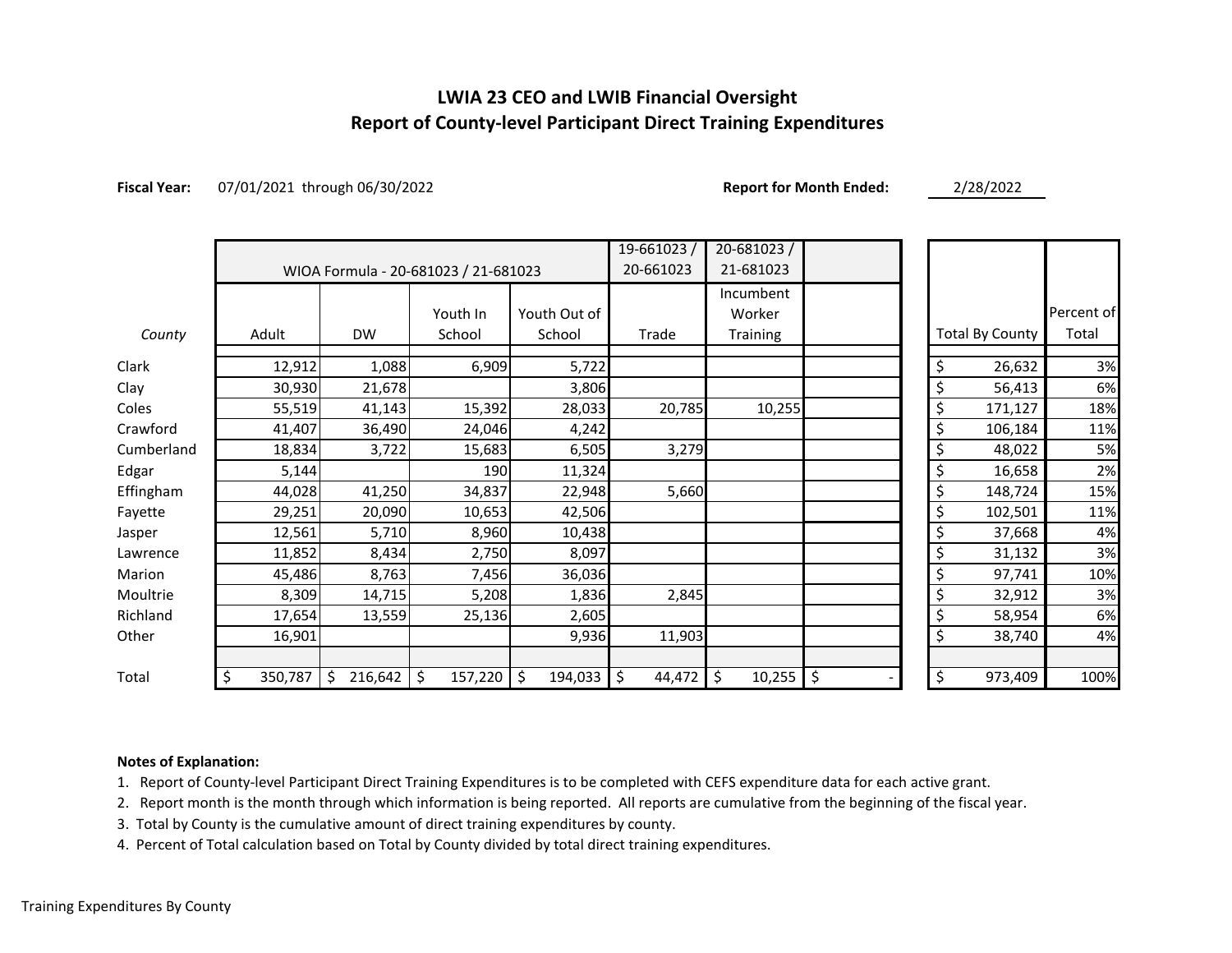# **LWIA 23 CEO and LWIB Financial Oversight Key Metrics for Financial Oversight of WIOA Formula Grants**

| <b>WIOA Grant Numbers:</b>         | 20-681023 / 21-681023                    |               | 2/28/2022                          |                                             |                          |  |  |  |
|------------------------------------|------------------------------------------|---------------|------------------------------------|---------------------------------------------|--------------------------|--|--|--|
|                                    |                                          | <b>Status</b> |                                    |                                             |                          |  |  |  |
| <b>Metric</b>                      | <b>Standard</b>                          | <b>Adult</b>  | <b>Dislocated</b><br><b>Worker</b> | $\text{Youth} - \text{In}$<br><b>School</b> | Youth – Out<br>of School |  |  |  |
| Obligations – Year 1 20-681023     | $80\%$ by June $30th$ - see note 8 below | $F***$        | M                                  | $F***$                                      | $F***$                   |  |  |  |
| Obligations - Year 2 20-681023     | 100% by June $30^{\text{th}}$            | MG            | MG                                 | MG                                          | MG                       |  |  |  |
| Obligations - Year 1 21-681023     | $80\%$ by June $30^{th}$                 | MG            | MG                                 | MG                                          | MG                       |  |  |  |
| Obligations - Year 2 21-681023     | 100% by June $30^{\text{th}}$            | MG            | MG                                 | MG                                          | MG                       |  |  |  |
| <b>Direct Training Expenses</b>    | 50% of total expenditures                | MG            | MG                                 |                                             |                          |  |  |  |
| <b>Youth - In School 20-681023</b> | Not more than 50% of youth budget        |               |                                    | MG                                          |                          |  |  |  |
| <b>Youth - In School 21-681023</b> | Not more than 50% of youth budget        |               |                                    | MG                                          |                          |  |  |  |
| Youth $-20-681023$                 | Minimum 20% for work experience          |               |                                    | N                                           |                          |  |  |  |
| Youth $-21-681023$                 | Minimum 20% for work experience          |               |                                    | N                                           |                          |  |  |  |

#### **Notes of Explanation:**

1. A key metrics report is to be completed for the active formula grants.

2. The grant number is the number DCEO assigns to the grant.

3. Report month is the month through which information is being reported. All reports are cumulative from the beginning of the grant period and should tie to entries made on the Grant Reporting System (GRS). GRS entries for the report month are required to be made within 20 days of the end of the previous month.

4. As shown, some metrics apply separate standards for each of the two years for which formula grant funding is available.

5. The budget and expenses for grant amounts allocated for administration costs are not included in the calculation of the obligations metrics.

The Year 1 obligations measure is prorated to reflect cumulative minimum obligations of 6.67% per month (i.e., 80% divided by 12).

6. The direct training expenses metric applies to adults and dislocated workers only and is calculated based on all available funds for the program year, including funds carried in from the previous year.

7. Status indicators are as follows: MG=Meeting; N= Not Meeting; M= Met; F= failed

8. \*\*\*A waiver request regarding the 80% obligation rate for the PY20 funds was approved as long as certain conditions are met, including implementing the action plan and strategies submitted along with recurring communication of progress to DCEO.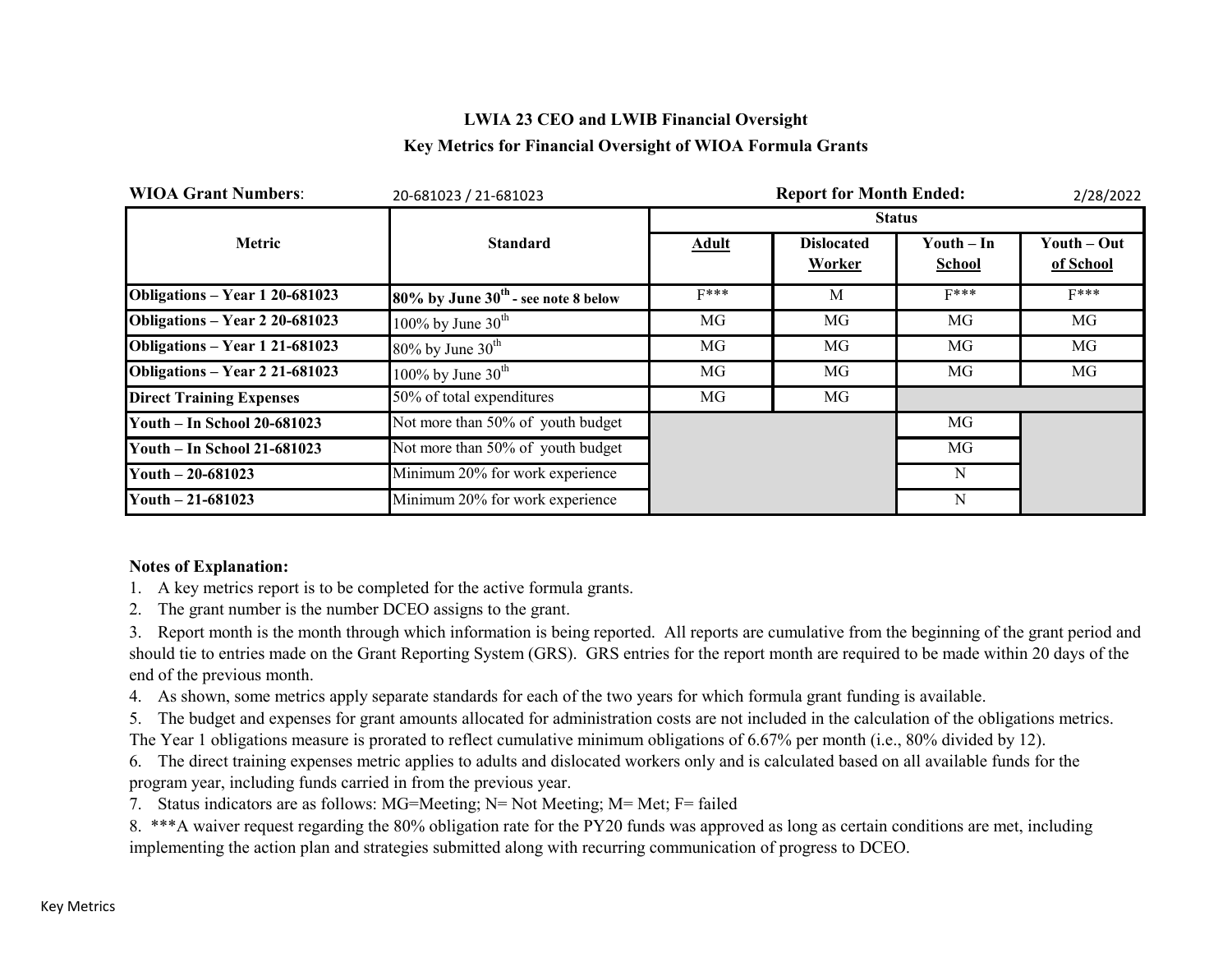# Lake Land College Statement of Expenditures February 2022

(In Whole Numbers)

|                           | Current<br><b>Expense</b> | Y-T-D<br>Expense | <b>PY21</b><br>Annual<br><b>Budget</b> | Annual<br><b>Budget</b><br>Remaining | %<br>Spent |
|---------------------------|---------------------------|------------------|----------------------------------------|--------------------------------------|------------|
| Expenses                  |                           |                  |                                        |                                      |            |
| <b>Salaries</b>           | 13,654                    | 118,106          | 181,000                                | 62.894                               | 65.3%      |
| <b>Fringe Benefits</b>    | 6,116                     | 46.744           | 80,280                                 | 33,536                               | 58.2%      |
| Travel / Training / Mtgs  | 326                       | 440              | 8,000                                  | 7,560                                | 5.5%       |
| Contractual               | 0                         | 858              | 2,000                                  | 1,142                                | 42.9%      |
| <b>Facility Costs</b>     | 539                       | 4,310            | 10,000                                 | 5,690                                | 43.1%      |
| Office / Operations Costs | 57                        | 62,374           | 77,700                                 | 15,326                               | 80.3%      |
| <b>Total Expenses</b>     | 20,692                    | 232,832          | 358,980                                | 126,148                              | 64.9%      |

#### Notes of Explanation:

1. Detailed expenditure information is available to the CEOs and LWIB upon request.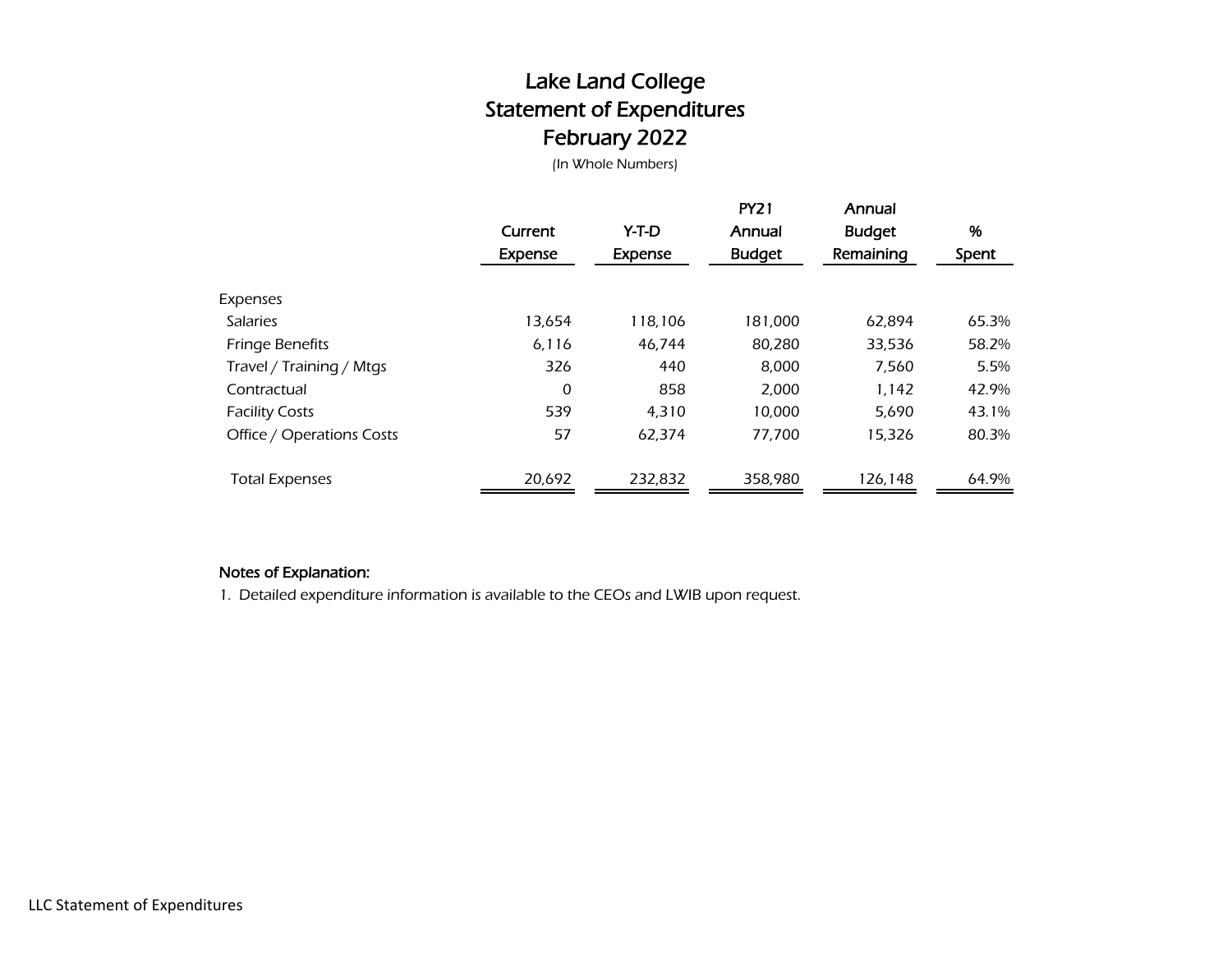## **Report for Financial Oversight by CEOs and LWIB Summary of Financial Activity for Service Providers**

|                               |               |           |                 | <b>Report for Month Ended:</b> |                          | 2/28/2022 |  |
|-------------------------------|---------------|-----------|-----------------|--------------------------------|--------------------------|-----------|--|
| <b>Service Provider Name:</b> | <b>CEFS</b>   |           |                 |                                |                          |           |  |
|                               | <b>Budget</b> |           | <b>Expenses</b> |                                | <b>Remaining Balance</b> |           |  |
| Line Item                     | Amount        | % Total   | Amount          | % Total                        | Amount                   | % Total   |  |
| Direct Training               | 2,762,382     | 74.8%     | 1,257,605       | 70.1%                          | 1,504,777                | 79.3%     |  |
| All Other                     | 928,645       | 25.2%     | 535,446         | 29.9%                          | 393,199                  | 20.7%     |  |
| Total                         | 3,691,027     | $100.0\%$ | ,793,052        | $100.0\%$                      | 1,897,976                | 100.0%    |  |

#### **Notes of Explanation:**

1. CEFS is the only service provider in LWIA 23.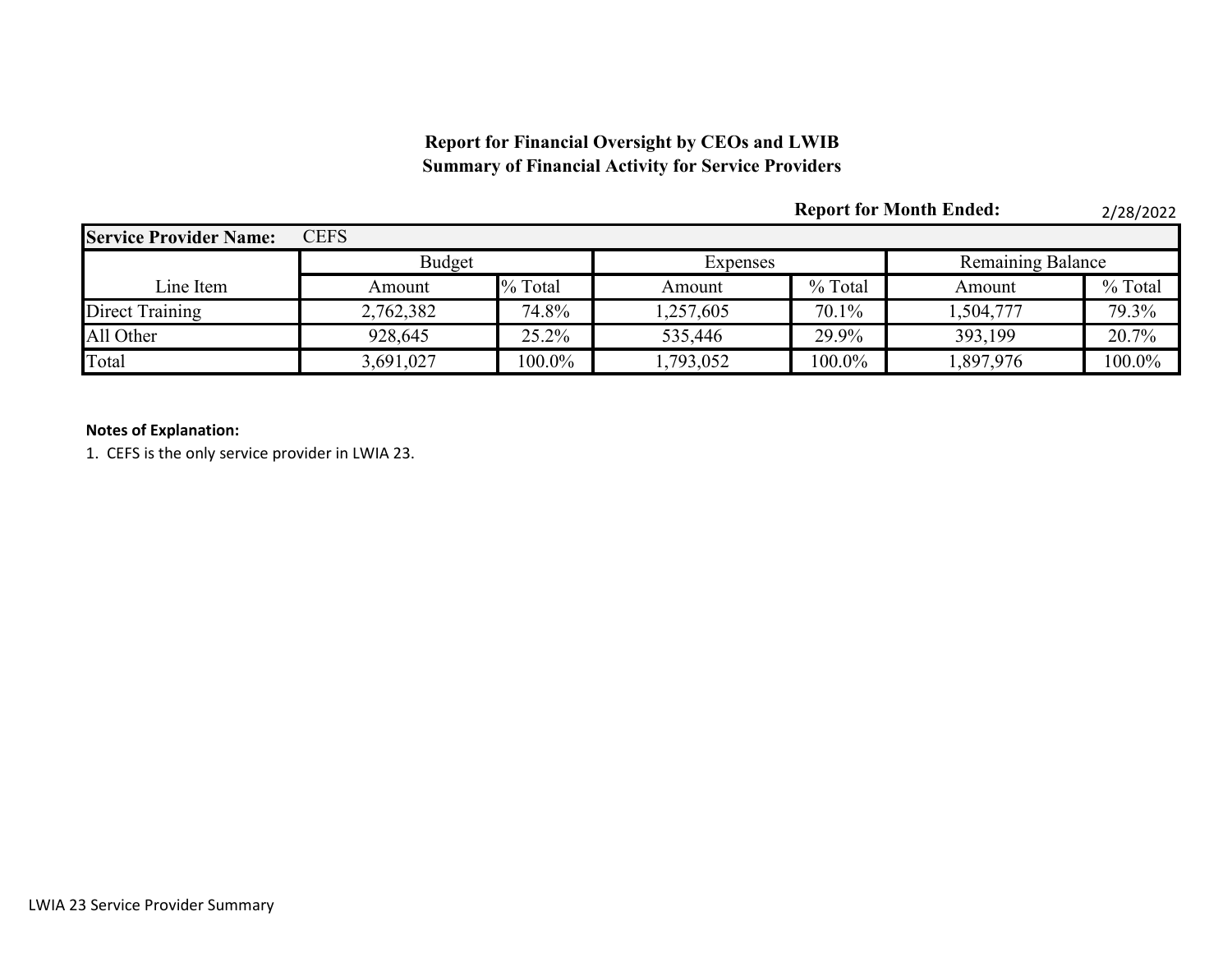### **Report for Financial Oversight by LWIA 23 CEOs and the LWIB Report of Training Provider Expenditures**

| Fiscal Year: 07/01/2021 through 06/30/2022 | <b>Month Ended:</b>                  |                              | 2/28/2022                |                          |  |
|--------------------------------------------|--------------------------------------|------------------------------|--------------------------|--------------------------|--|
|                                            | <b>Current Month</b>                 |                              |                          |                          |  |
| <b>Training Provider</b>                   |                                      | <b>Expenses</b>              |                          | <b>Expenses to Date</b>  |  |
| <b>Advanced Healthcare Training</b>        | \$                                   | $\qquad \qquad \blacksquare$ | \$                       |                          |  |
| Barnes & Noble                             | $\overline{\$}$                      |                              | \$                       |                          |  |
| Capital Area School of Practical Nursing   | $\overline{\$}$                      | $\overline{\phantom{0}}$     | \$                       | $\overline{\phantom{0}}$ |  |
| <b>Coding For Success</b>                  | \$                                   | $\overline{\phantom{0}}$     | \$                       | $\overline{\phantom{0}}$ |  |
| <b>College of Dupage</b>                   | $\overline{\$}$                      | $\blacksquare$               | $\overline{\mathbf{S}}$  | $\blacksquare$           |  |
| Danville Area Community College            | $\overline{\boldsymbol{\mathsf{S}}}$ |                              | \$                       | $\blacksquare$           |  |
| <b>Eastern Illinois University</b>         | \$                                   |                              | \$                       |                          |  |
| Effingham Academy of Cosmetology           | \$                                   |                              | \$                       |                          |  |
| <b>Illinois Eastern Community Colleges</b> | $\overline{\$}$                      | 65,125.49                    | $\overline{\mathbf{S}}$  | 169,650.49               |  |
| Indiana State University                   | $\overline{\$}$                      |                              | $\overline{\mathbf{S}}$  |                          |  |
| <b>IUPUI</b>                               | $\overline{\boldsymbol{\mathsf{S}}}$ |                              | \$                       |                          |  |
| Ivy Tech Community College                 | $\overline{\mathcal{S}}$             |                              | \$                       |                          |  |
| Janice Gebke RN                            | $\overline{\$}$                      | $\blacksquare$               | $\overline{\$}$          |                          |  |
| John A. Logan College                      | $\overline{\$}$                      | $\overline{\phantom{0}}$     | \$                       |                          |  |
| Kaskaskia College                          | $\overline{\mathcal{S}}$             | $\qquad \qquad \blacksquare$ | \$                       | 109,467.93               |  |
| <b>Lake Land College</b>                   | $\overline{\mathcal{S}}$             | $\blacksquare$               | \$                       | 222,429.79               |  |
| Lakeview College of Nursing                | $\overline{\$}$                      | $\blacksquare$               | \$                       |                          |  |
| Lincoln Land Community College             | $\overline{\boldsymbol{\mathsf{S}}}$ |                              | \$                       | 3,900.00                 |  |
| <b>Lincoln Trail College</b>               | $\overline{\boldsymbol{\theta}}$     |                              | \$                       |                          |  |
| <b>Milikin University</b>                  | \$                                   |                              | \$                       |                          |  |
| <b>National Pipe Trades</b>                | $\overline{\$}$                      |                              | $\overline{\$}$          |                          |  |
| <b>Parkland College</b>                    | $\overline{\$}$                      |                              | $\overline{\$}$          | 4,890.50                 |  |
| <b>Premier CDL Training</b>                | $\overline{\boldsymbol{\mathsf{S}}}$ |                              | \$                       |                          |  |
| Rend Lake College                          | $\overline{\$}$                      |                              | $\overline{\$}$          |                          |  |
| <b>Richland Community College</b>          | $\overline{\$}$                      |                              | $\overline{\mathcal{S}}$ | 2,328.00                 |  |
| Southern Illinois University - Carbondale  | $\overline{\mathcal{S}}$             | 7,465.32                     | \$                       | 11,800.70                |  |
| Southern Illinois Book and Supply          | $\overline{\$}$                      |                              | \$                       |                          |  |
| Southwestern Illinois College              | $\overline{\$}$                      |                              | \$                       |                          |  |
| <b>Truck Driver Institute</b>              | $\overline{\mathcal{S}}$             |                              | \$                       |                          |  |
| University of Illinois - Springfield       | $\overline{\boldsymbol{\theta}}$     |                              | \$                       |                          |  |
| <b>Vincennes University</b>                | $\overline{\$}$                      | 2,646.32                     | $\overline{\mathbf{e}}$  | 2,646.32                 |  |
| <b>Notes of Explanation:</b>               |                                      | Total \$                     |                          | 527,113.73               |  |

1) All training providers with expenses charged to an LWIA 23 grant during the fiscal year are listed.

2) Training providers generally invoice by semester.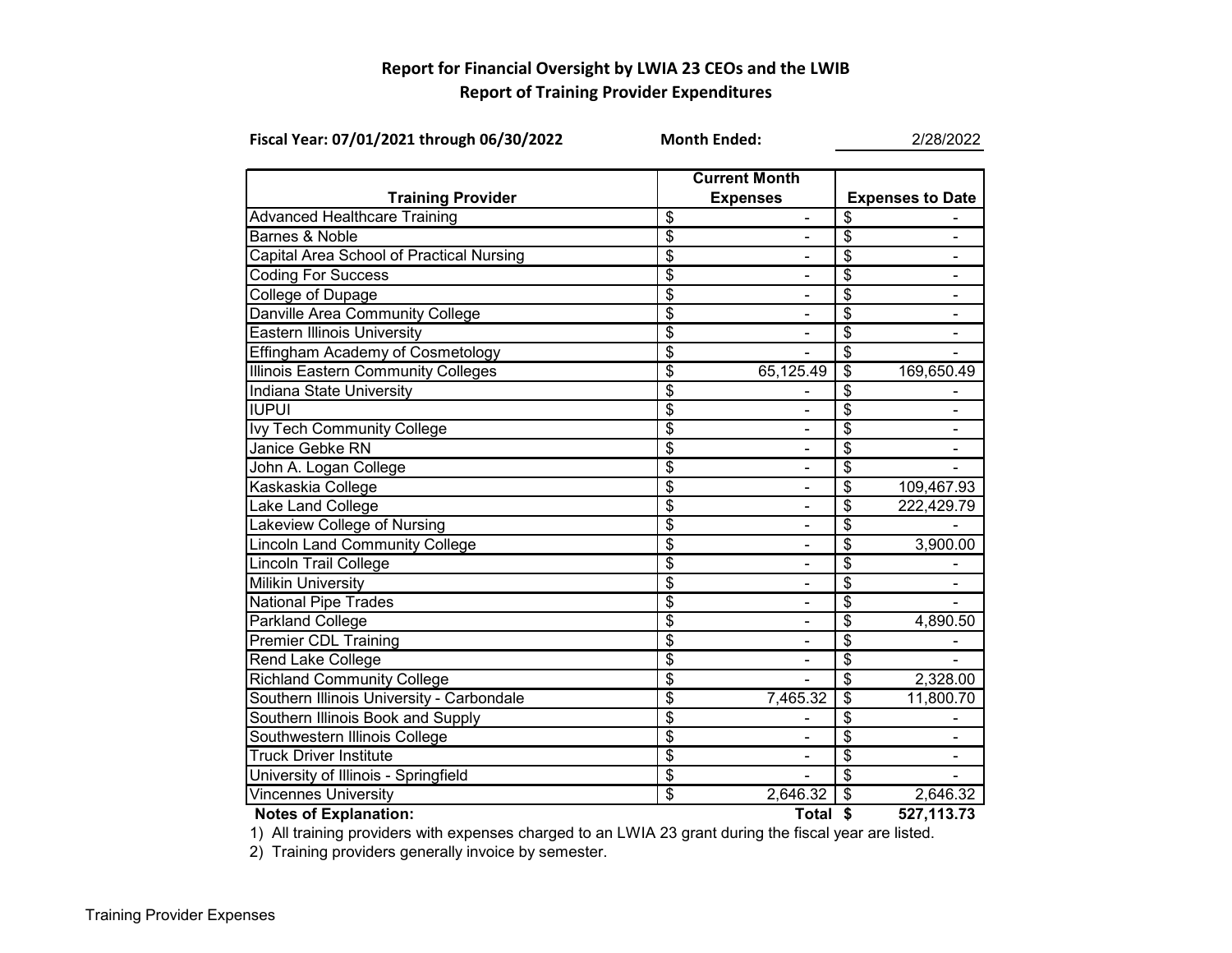# **LOCAL WORKFORCE INNOVATION BOARD 23 GRS GRANT SUMMARY FEBRUARY 2022**

\* Cash balance as of 03/21/22

| Grant #20-681023              |               |              |                |                  |                  |                |
|-------------------------------|---------------|--------------|----------------|------------------|------------------|----------------|
| <b>WIOA Formula Grant</b>     |               |              |                | <b>CASH</b>      | <b>CASH</b>      |                |
| 7/1/20 thru 6/30/22           | <b>BUDGET</b> | <b>COSTS</b> | <b>BALANCE</b> | <b>AVAILABLE</b> | <b>REQUESTED</b> | <b>BALANCE</b> |
|                               |               |              |                |                  |                  |                |
| Administration                | 323,362.00    | 224,687.00   | 98,675.00      |                  |                  |                |
| <b>Youth In School</b>        | 247,290.00    | 324,806.49   | (77, 516.49)   |                  |                  |                |
| <b>Youth Out Of School</b>    | 741,870.00    | 547,230.11   | 194,639.89     |                  |                  |                |
| <b>Adult</b>                  | 1,191,093.00  | 1,191,093.00 | 0.00           |                  |                  |                |
| <b>Dislocated Workers</b>     | 730,037.00    | 665,481.60   | 64,555.40      |                  |                  |                |
| <b>TOTAL</b>                  | 3,233,652.00  | 2,953,298.20 | 280,353.80     | 3,233,652.00     | 2,970,015.82     | 263,636.18     |
|                               |               |              |                |                  |                  |                |
| Grant #21-681023              |               |              |                |                  |                  |                |
| <b>WIOA Formula Grant</b>     |               |              |                | <b>CASH</b>      | <b>CASH</b>      |                |
| 7/1/21 thru 6/30/22           | <b>BUDGET</b> | <b>COSTS</b> | <b>BALANCE</b> | <b>AVAILABLE</b> | <b>REQUESTED</b> | <b>BALANCE</b> |
|                               |               |              |                |                  |                  |                |
| <b>Administration</b>         | 255,626.00    | 0.00         | 255,626.00     |                  |                  |                |
| <b>Youth In School</b>        | 194,267.00    | 4,005.11     | 190,261.89     |                  |                  |                |
| <b>Youth Out Of School</b>    | 582,803.00    | 7,007.67     | 575,795.33     |                  |                  |                |
| <b>Adult</b>                  | 718,621.00    | 153,187.20   | 565,433.80     |                  |                  |                |
| <b>Dislocated Workers</b>     | 804,954.00    | 349,160.51   | 455,793.49     |                  |                  |                |
| <b>TOTAL</b>                  | 2,556,271.00  | 513,360.49   | 2,042,910.51   | 2,556,271.00     | 209,700.00       | 2,346,571.00   |
|                               |               |              |                |                  |                  |                |
| Grant #19-661023              | <b>CLOSED</b> |              |                |                  |                  |                |
| <b>Trade</b>                  |               |              |                | <b>CASH</b>      | <b>CASH</b>      |                |
| 6/1/21 thru 9/30/21           | <b>BUDGET</b> | <b>COSTS</b> | <b>BALANCE</b> | <b>AVAILABLE</b> | <b>REQUESTED</b> | <b>BALANCE</b> |
|                               |               |              |                |                  |                  |                |
| <b>Training</b>               | 42,161.18     | 42,145.06    | 16.12          |                  |                  |                |
| Out of Area Job Search        | 0.00          | 0.00         | 0.00           |                  |                  |                |
| <b>Out of Area Relocation</b> | 0.00          | 0.00         | 0.00           |                  |                  |                |
| <b>Transportation</b>         | 0.00          | 16.12        | (16.12)        |                  |                  |                |
| <b>Case Management</b>        | 7,956.32      | 7,956.32     | 0.00           |                  |                  |                |
| <b>TOTAL</b>                  | 50,117.50     | 50,117.50    | 0.00           | 50,117.50        | 50,117.50        | 0.00           |